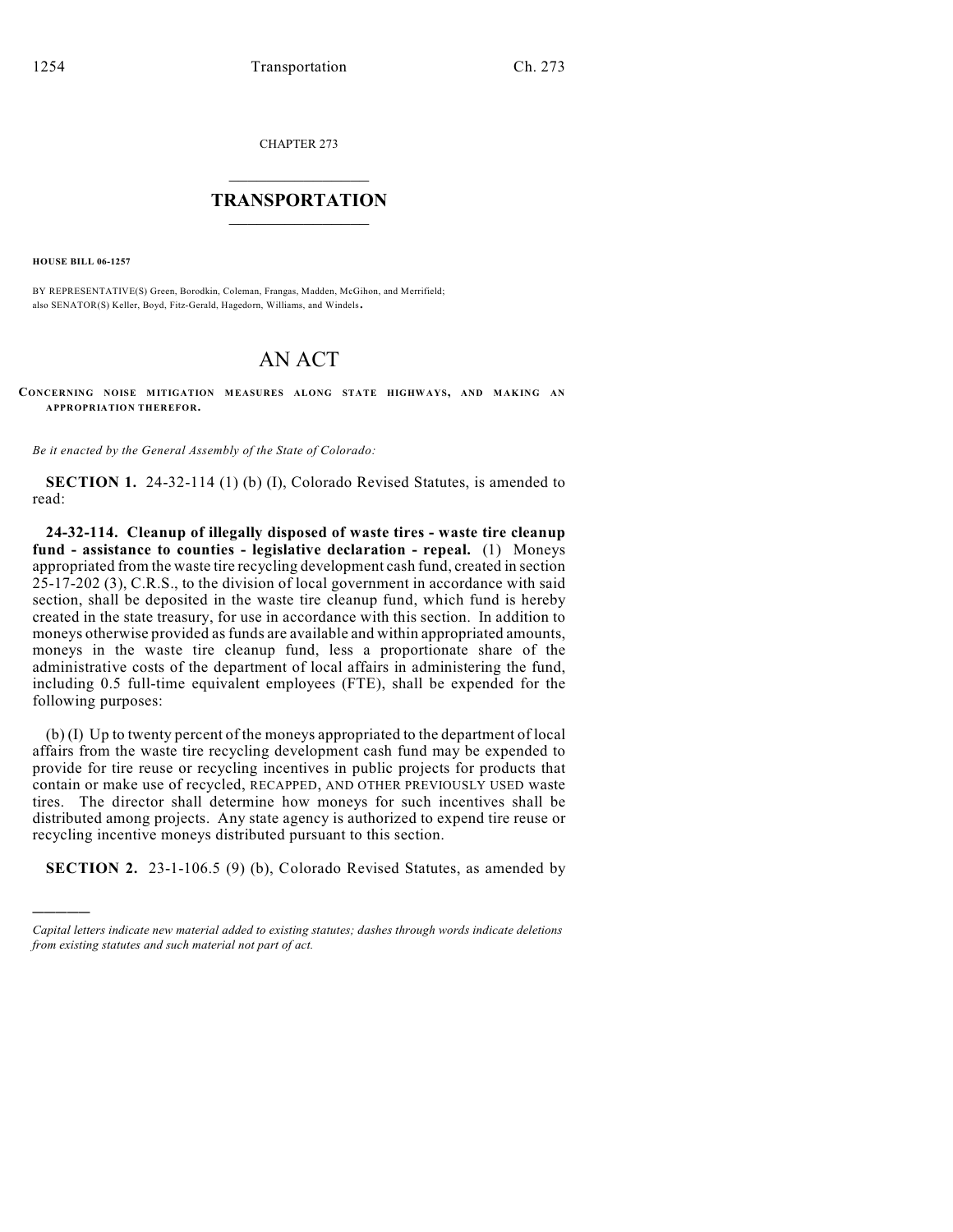House Bill 06-1074, enacted at the Second Regular Session of the Sixty-fifth General Assembly, is amended to read:

**23-1-106.5. Duties and powers of the commission with regard to advanced technology - fund created.** (9) (b) The commission shall expend moneys in the advanced technology fund to finance research, development, and technology transfer with regard to waste diversion and recycling strategies or environmental alternatives by providing research funding and technology transfer capital to individuals or public or private entities seeking to develop or implement waste diversion or recycling projects for materials or products of any kind, including, without limitation, strategies pertaining to waste tires, INCLUDING THE USE OF WASTE TIRES FOR NOISE MITIGATION ALONG STATE HIGHWAYS AS PRIORITIZED BY THE DEPARTMENT OF TRANSPORTATION PURSUANT TO SECTION 43-2-402 (5) (b), C.R.S., or for environmental, research, development, and technology transfer programs in the state for materials and products of any kind. The commission shall adopt a policy for the expenditure of such moneys, which shall contain priorities and the criteria for providing research funding and technology transfer.

**SECTION 3.** Article 2 of title 43, Colorado Revised Statutes, is amended BY THE ADDITION OF A NEW PART to read:

## PART 4 NOISE MITIGATION

**43-2-401. Definitions.** AS USED IN THIS PART 4, UNLESS THE CONTEXT OTHERWISE REQUIRES:

(1) "APPLICANT" MEANS A HOMEOWNER OR RENTER RESIDING IN AN ELIGIBLE AREA, OR THE OPERATOR OF A TEMPORARY HOUSING FACILITY OR PUBLIC HOUSING FACILITY LOCATED IN AN ELIGIBLE AREA, WHO SUBMITS AN APPLICATION TO THE TRANSPORTATION COMMISSION IN ACCORDANCE WITH THIS PART 4.

(2) "DEPARTMENT" MEANS THE DEPARTMENT OF TRANSPORTATION.

(3) "ELIGIBLE AREA" MEANS A RESIDENTIAL AREA THAT:

(a) IS LOCATED ADJACENT TO A STATE HIGHWAY;

(b) EXISTED AS A RESIDENTIAL AREA BEFORE THE STATE HIGHWAY WAS CONSTRUCTED OR WIDENED; AND

(c) IS LOCATED WITHIN THE BOUNDARIES OF A LOCAL GOVERNMENT THAT, AS OF THE DATE OF THE APPLICATION, HAS ADOPTED AN ORDINANCE OR RESOLUTION TO MITIGATE THE EFFECTS OF NOISE IN FUTURE RESIDENTIAL OR OTHER NOISE-SENSITIVE DEVELOPMENT ADJACENT TO THE STATE HIGHWAYS WITHIN THE BOUNDARIES OF THE LOCAL GOVERNMENT.

(4) "LOCAL GOVERNMENT" MEANS A CITY, TOWN, COUNTY, OR CITY AND COUNTY.

(5) "NOISE MITIGATION MEASURES" MEANS NOISE MITIGATION MEASURES APPROVED BY THE TRANSPORTATION COMMISSION PURSUANT TO SECTION 43-2-404.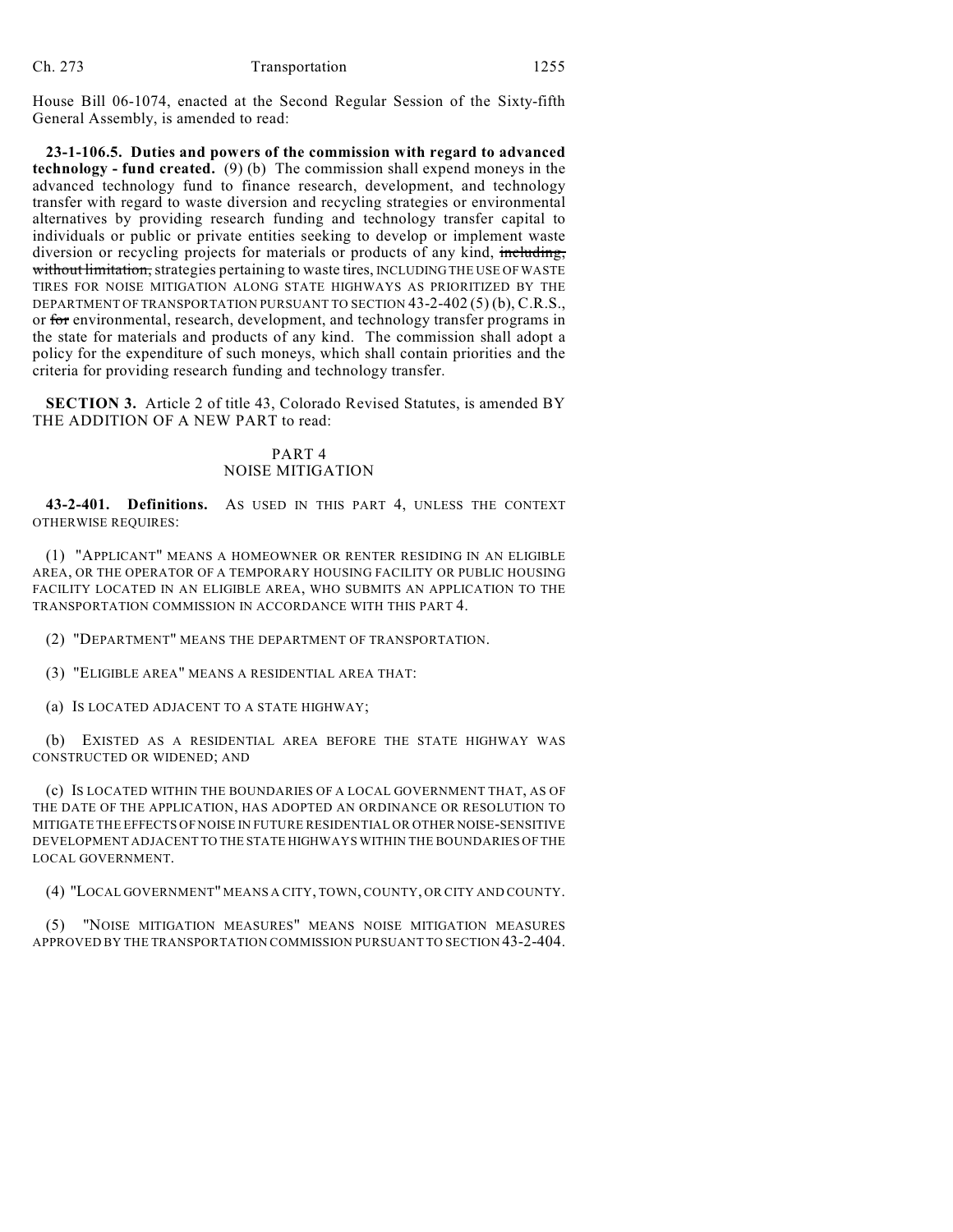**43-2-402. Noise mitigation measures.** (1) AN APPLICANT MAY SUBMIT AN APPLICATION FOR NOISE MITIGATION MEASURES TO THE DEPARTMENT BETWEEN NOVEMBER 1 AND MARCH 31 IN ACCORDANCE WITH THE APPLICATION PROCEDURES ESTABLISHED BY THE TRANSPORTATION COMMISSION BY RULE.

(2) AN APPLICATION FOR NOISE MITIGATION MEASURES SHALL:

(a) BE ACCOMPANIED BY A PETITION IN SUPPORT OF THE NOISE MITIGATION MEASURES SIGNED BY MEMBERS OF NO LESS THAN SEVENTY-FIVE PERCENT OF THE HOUSEHOLDS IN AN ELIGIBLE AREA WHO LIVE NO MORE THAN FOUR-TENTHS OF ONE MILE FROM THE NEAREST EDGE OF THE RIGHT-OF-WAY OF THE STATE HIGHWAY;

(b) SPECIFY WHETHER A LOCAL GOVERNMENT HAS AGREED TO PROVIDE ANY OF THE MONEYS NECESSARY TO CONSTRUCT THE NOISE MITIGATION MEASURES; AND

(c) SPECIFY WHICH NOISE MITIGATION MEASURES THE APPLICANT PROPOSES FOR THE ELIGIBLE AREA.

(3) IF LOCAL GOVERNMENTS IN AN ELIGIBLE AREA HAVE NOT AGREED TO PROVIDE AT LEAST FIFTY PERCENT OF THE MONEYS NECESSARY TO CONSTRUCT THE PROPOSED NOISE MITIGATION MEASURES IN THE ELIGIBLE AREA, AN APPLICANT MAY SUBMIT AN APPLICATION FOR NOISE MITIGATION MEASURES UNDER THIS SECTION ONLY IF THE ELIGIBLE AREA EXISTED AS A RESIDENTIAL AREA BEFORE THE STATE HIGHWAY WAS CONSTRUCTED OR WIDENED.

(4) (a) THE DEPARTMENT SHALL CONSIDER APPLICATIONS RECEIVED BETWEEN NOVEMBER 1 AND MARCH 31 FOR NOISE MITIGATION MEASURES TO BE CONSTRUCTED IN THE STATE FISCAL YEAR COMMENCING THE FOLLOWING JULY 1.

(b) NO LATER THAN JULY 1 OF EACH YEAR, THE DEPARTMENT SHALL REVIEW APPLICATIONS RECEIVED BETWEEN NOVEMBER 1 AND MARCH 31 OF THE PREVIOUS STATE FISCAL YEAR AND PLACE APPLICATIONS THAT MEET THE REQUIREMENTS OF THIS SECTION ON A LIST OF APPROVED NOISE MITIGATION MEASURES. THE DEPARTMENT SHALL PRIORITIZE THE MEASURES ON THE LIST USING A FORMULA THAT GIVES EQUAL WEIGHT TO THE FOLLOWING FACTORS:

(I) THE HOURLY EQUIVALENT NOISE LEVEL AT THE FIRST RECEIVERS IN THE ELIGIBLE AREA;

(II) THE NUMBER OF HOMES IN THE AREA THAT WILL BENEFIT SIGNIFICANTLY FROM NOISE MITIGATION MEASURES; AND

(III) THE LENGTH OF TIME THAT THE AREA HAS BEEN AN ELIGIBLE AREA.

(5) (a) THE DEPARTMENT SHALL CONSTRUCT NOISE MITIGATION MEASURES ON THE LIST OF APPROVED MEASURES FOR WHICH A LOCAL GOVERNMENT HAS AGREED TO PROVIDE NO LESS THAN FIFTY PERCENT OF THE NECESSARY MONEYS IN THE ORDER OF PRIORITY ESTABLISHED PURSUANT TO SUBSECTION (4) OF THIS SECTION, USING MONEYS PROVIDED BY LOCAL GOVERNMENTS AND ANY MONEYS DISTRIBUTED TO THE DEPARTMENT BY THE DIRECTOR OF THE DIVISION OF LOCAL GOVERNMENT IN THE DEPARTMENT OF LOCAL AFFAIRS PURSUANT TO SECTION 24-32-114 (1) (b),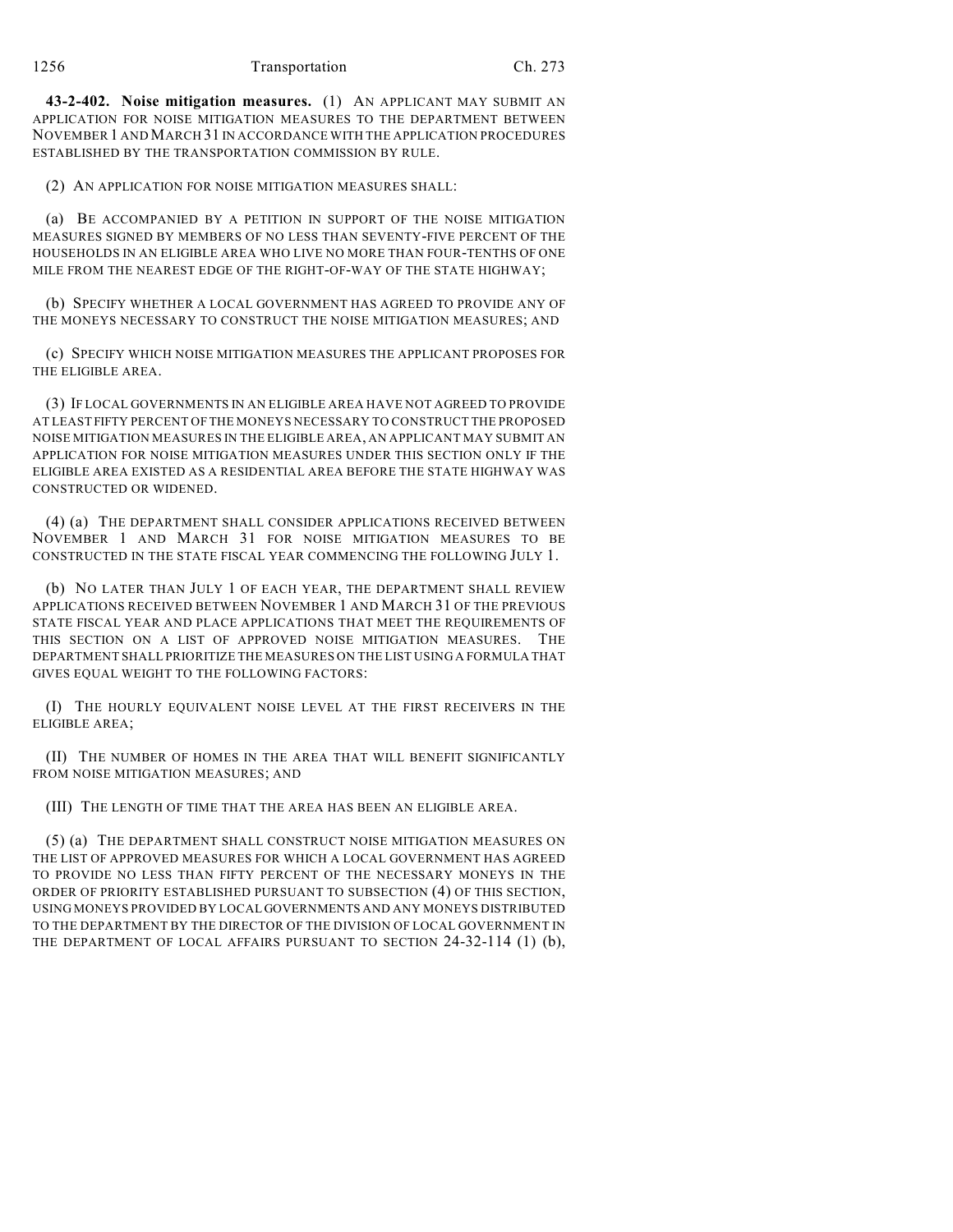C.R.S.

(b) AFTER THE CONSTRUCTION OF NOISE MITIGATION MEASURES IN ACCORDANCE WITH PARAGRAPH (a) OF THIS SUBSECTION (5), THE DEPARTMENT SHALL USE ANY MONEYS PROVIDED BY LOCAL GOVERNMENTS OR DISTRIBUTED TO THE DEPARTMENT PURSUANT TO SECTION 24-32-114 (1) (b), C.R.S., TO CONSTRUCT OTHER NOISE MITIGATION MEASURES ON THE LIST OF APPROVED MEASURES IN THE ORDER OF PRIORITY ESTABLISHED PURSUANT TO SUBSECTION (4) OF THIS SECTION.

(c) IF A NOISE MITIGATION MEASURE ON THE LIST OF APPROVED MEASURES IS NOT CONSTRUCTED IN A STATE FISCAL YEAR, THE APPLICANT MAY SUBMIT AN APPLICATION FOR THE NOISE MITIGATION MEASURE FOR THE NEXT STATE FISCAL YEAR.

**43-2-403. Noise mitigation - privately funded.** (1) AN APPLICANT MAY SUBMIT AN APPLICATION FOR NOISE MITIGATION MEASURES TO BE PRIVATELY FUNDED TO THE DEPARTMENT AT ANY TIME IN ACCORDANCE WITH THE APPLICATION PROCEDURES ESTABLISHED BY THE TRANSPORTATION COMMISSION BY RULE.

(2) AN APPLICATION FOR PRIVATELY FUNDED NOISE MITIGATION MEASURES SHALL:

(a) BE ACCOMPANIED BY A PETITION SIGNED BY NO LESS THAN SEVENTY-FIVE PERCENT OF THE RESIDENT HOMEOWNERS IN AN ELIGIBLE AREA WHOSE HOMES ARE LOCATED NO MORE THAN FOUR-TENTHS OF ONE MILE FROM THE NEAREST EDGE OF THE RIGHT-OF-WAY OF THE STATE HIGHWAY;

(b) SPECIFY THE SOURCE OF THE MONEYS NECESSARY TO CONSTRUCT THE NOISE MITIGATION MEASURES; AND

(c) SPECIFY WHICH NOISE MITIGATION MEASURES THE APPLICANT PROPOSES FOR THE ELIGIBLE AREA.

(3) (a) THE DEPARTMENT SHALL CONSIDER AN APPLICATION FOR NOISE MITIGATION MEASURES MADE PURSUANT TO THIS SECTION WITHIN THREE MONTHS AFTER THE APPLICATION IS RECEIVED.

(b) THE DEPARTMENT SHALL APPROVE AN APPLICATION FOR NOISE MITIGATION MEASURES THAT MEETS THE REQUIREMENTS OF THIS SECTION. THE APPLICANT MAY CONSTRUCT NOISE MITIGATION MEASURES APPROVED BY THE DEPARTMENT.

(c) NOISE MITIGATION MEASURES CONSTRUCTED IN ACCORDANCE WITH THIS SECTION SHALL:

(I) COMPLY WITH APPLICABLE RULES AND PROCEDURAL DIRECTIVES OF THE DEPARTMENT AND THE TRANSPORTATION COMMISSION;

(II) MEET THE NOISE REDUCTION STANDARDS ESTABLISHED BY THE DEPARTMENT;

(III) BE COMPATIBLE WITH ANY EXISTING NOISE MITIGATION MEASURES IN THE ELIGIBLE AREA; AND